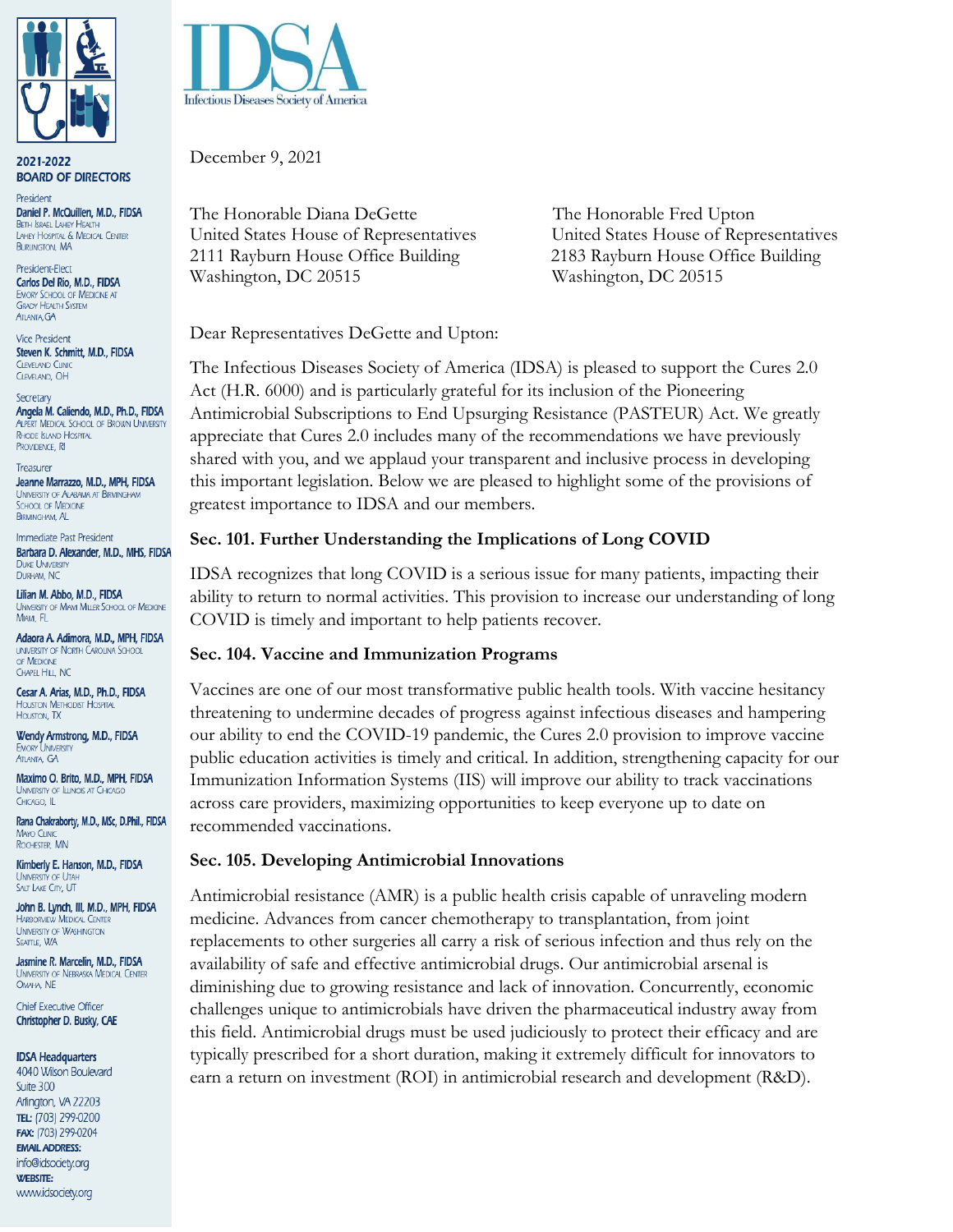The PASTEUR Act, included in Cures 2.0, provides the novel financing mechanism needed to revitalize antibiotic R&D. Under this policy, the federal government would pay for the value that truly novel antimicrobials provide to society, rather than simply paying for the volume of antimicrobials prescribed. By allowing the federal government to enter into contracts with antimicrobial innovators and provide set payments for supplies of novel antimicrobials regardless of the amount prescribed, this policy provides the predictable ROI necessary to sustain the antibiotic pipeline and aligns with principles of appropriate antibiotic use.

The bill creates a new grant program to support antimicrobial stewardship programs in hospitals, with priority given to rural, critical access and safety net hospitals. Stewardship programs have demonstrated tremendous effectiveness in reducing inappropriate antibiotic use, improving patient outcomes and lowering health care costs. During the COVID-19 pandemic, these teams have led the complex administration of COVID-19 therapies, often grappling with optimizing use of limited supplies and developing creative approaches to the complicated administration of infusion therapies. Despite the central importance of stewardship teams to modern medicine and our pandemic response, these teams are consistently understaffed and under resourced. Cures 2.0 will help ensure the investments necessary to realize the full patient and public health benefits of antimicrobial stewardship.

## **Sec. 203. Increasing Diversity in Clinical Trials**

The COVID-19 pandemic has shined a spotlight on longstanding health disparities and the importance of including diverse populations in clinical trials. We appreciate that Cures 2.0 requests an update from the Food and Drug Administration (FDA) on progress made in diversifying clinical trial participation as well as a Government Accountability Office (GAO) study on barriers to clinical trial participation. While we understand there are some key barriers — such as geographic locations of trial sites, lack of transportation and lack of hours outside the standard 9-5 workday — both approaches in Cures 2.0 will allow us to more comprehensively assess lessons learned from efforts to recruit diverse participation in COVID-19 clinical trials and will help ensure that national conversations on this important issue continue. We look forward to the FDA update and GAO study and encourage you to utilize their findings to inform future policymaking with the goal of increasing diversity in clinical trials.

# **Sec. 302. Grants for Novel Trial Designs and Other Innovations in Drug Development**

IDSA supports the provision to provide funding for incorporating complex adaptive and other novel trial designs into clinical protocols and applications for drugs. This effort can support the creation of trial designs that are ready to be used quickly in the event of a pandemic or epidemic caused by a new pathogen. Novel trial designs are also important to facilitate the study of drugs for less common indications that can be life-threatening and difficult to treat, such as infections caused by multidrug-resistant pathogens.

### **Sec. 403. Extending Medicare Telehealth Flexibilities**

We appreciate that Cures 2.0 includes the Telehealth Modernization Act, which would permanently remove Medicare's geographic and originating site restrictions that require a patient to live in a rural area and be physically in a doctor's office or clinic to use telehealth services. It would also allow the